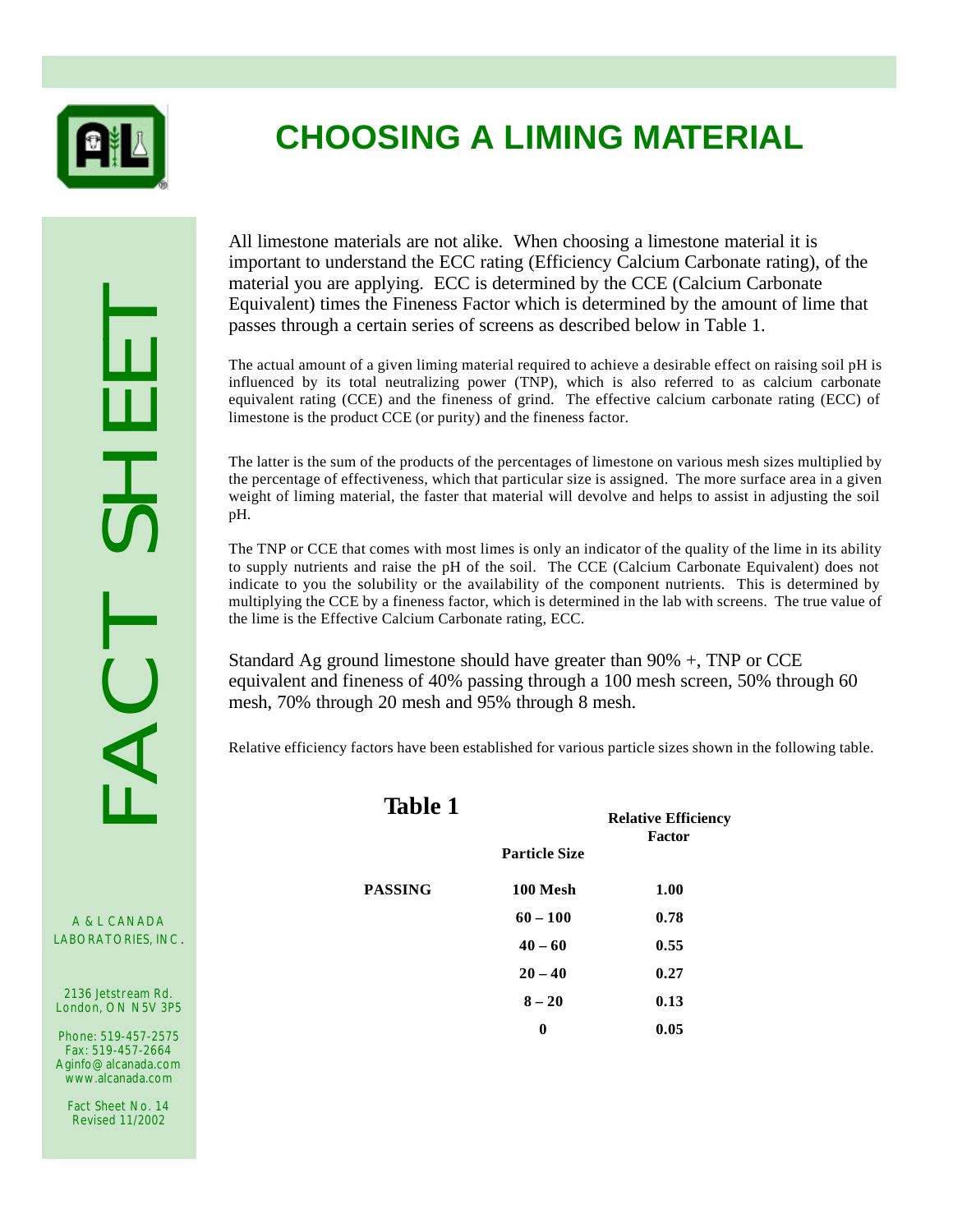A & L recommendations are based on an assumption of 90% + effective Calcium Carbonate Equivalent (ECC).

#### **To determine ECC:**

**Fineness Factor x CCE = ECC**

#### **Example:**

| Particle Size | % passing | <b>Relative</b><br>efficiency<br><b>Factor</b> | <b>Fineness</b><br>Factor |
|---------------|-----------|------------------------------------------------|---------------------------|
| 100 mesh      | 60        | 1.0                                            | 60                        |
| $60 - 100$    | 10        | 0.78                                           | 7.8                       |
| $40 - 60$     |           | 0.55                                           |                           |
| $20 - 40$     | 25        | 0.27                                           | 6.75                      |
| $8 - 20$      | 5         | 0.13                                           | 0.65                      |
| $0 - 8$       |           |                                                |                           |

**Fineness Factor 75.2**

**Therefore due to the coarseness of the lime it would require. 100/75.2 = 1.3 1.3 x 2000 = 2659 lbs. lime**

# **CALCITIC VS DOLOMITIC LIME**

When selecting the form of lime to use it is essential to consider all the cations. Although dolomitic limestone usually has a greater TNP than Calcitic it has not got the same amount of soluble Ca that Calcitic lime has or is usually not as fine as Calcitic. See table 2.

If a soil has low Mg, less than 10% base saturation, and lime is required. Then Dolomitic is the lime of choice or because Dolomitic is more available and less expensive it is usually the lime source of choice. However if Mg% is approaching 20% saturation adding more Mg may only cause problems with crop production and nutrient uptake, therefore Calcitic lime would be the lime of choice. In soils or crops where we are needing a high % Ca and pH change then the choice of lime will be Calcitic lime.

# **ALTERNATIVE CALCIUM SOURCES**

In some cropping cases where we need more soluble Ca in a soil but do not want to increase pH, Ag gypsum can be used as a Ca source. However all gypsum is not the same. Some of the gypsum materials are not soluble and will not dissolve and release the Ca required. The solubility of the Ca in the material should always be checked. Quality product is just as important when buying.

If you are using gypsum, make sure you know the total soluble Ca of the material. Total Ca may not indicate what is available.

Never make a lime recommendation from just the water pH test. The soil pH test can fluctuate through the season and may not be a true indicator at a given time of the soils real buffering capacity. The SMP buffer test is a more precise indication of the soils true lime requirements.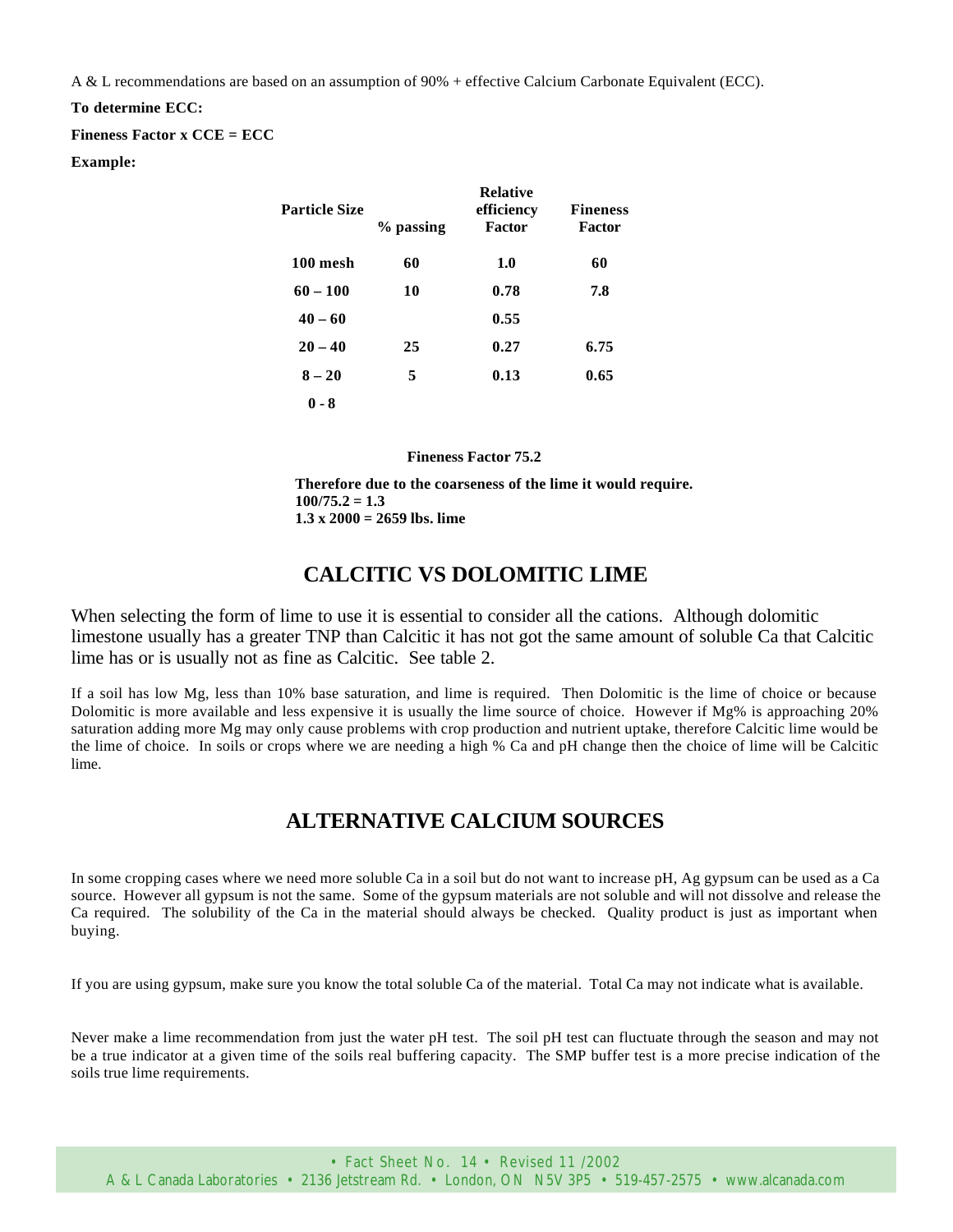Making lime recommendations from water pH test may cause us to over apply lime, which may create more serious problems.

Application Rates:

The application rate is based on quality of the lime plus an adjustment for the depth that the lime will be worked into the soil.

At any given time it is not recommended to apply more than 3 tonne per acre in a given season. On courser soils I would suggest no more than 2 tonne. If more lime is required it is suggested that a new test is taken in about 2 years once the lime has time to work and a new recommendation for lime application be made at this time.

On course soils with high P levels where the crops to be grown will be transplanted, i.e. tobacco, tomato, lime should not be applied in the cropping year. High lime application in the planting season can release energy levels high enough to kill the transplants. Apply lime in these fields in the rotation year for best results.

When making a recommendation for exact tonnes required of a lime material you need the following information:

TNP or CCE Fineness Factor Plowing Depth

#### **NEUTRALIZING FACTOR**

| <b>TNV</b>  | <b>NEUTRALIZING</b><br><b>FACTOR</b> (NF) |  |  |
|-------------|-------------------------------------------|--|--|
| $110 - 119$ | .83                                       |  |  |
| $100 - 109$ | .90                                       |  |  |
| $90 - 99$   | 1.00                                      |  |  |
| $80 - 89$   | 1.12                                      |  |  |
| $70 - 79$   | 1.27                                      |  |  |
| $60 - 69$   | 1.46                                      |  |  |
| $50 - 59$   | 1.73                                      |  |  |

#### **DEPTH FACTOR**

| PLOWING DEPTH<br>(INCHES) | <b>DEPTH FACTOR</b><br>(DF) |
|---------------------------|-----------------------------|
| 2                         | .25                         |
| 4                         | .50                         |
| 6                         | .75                         |
| 8                         | 1.00                        |
| 10                        | 1.25                        |
| 12                        | 1.50                        |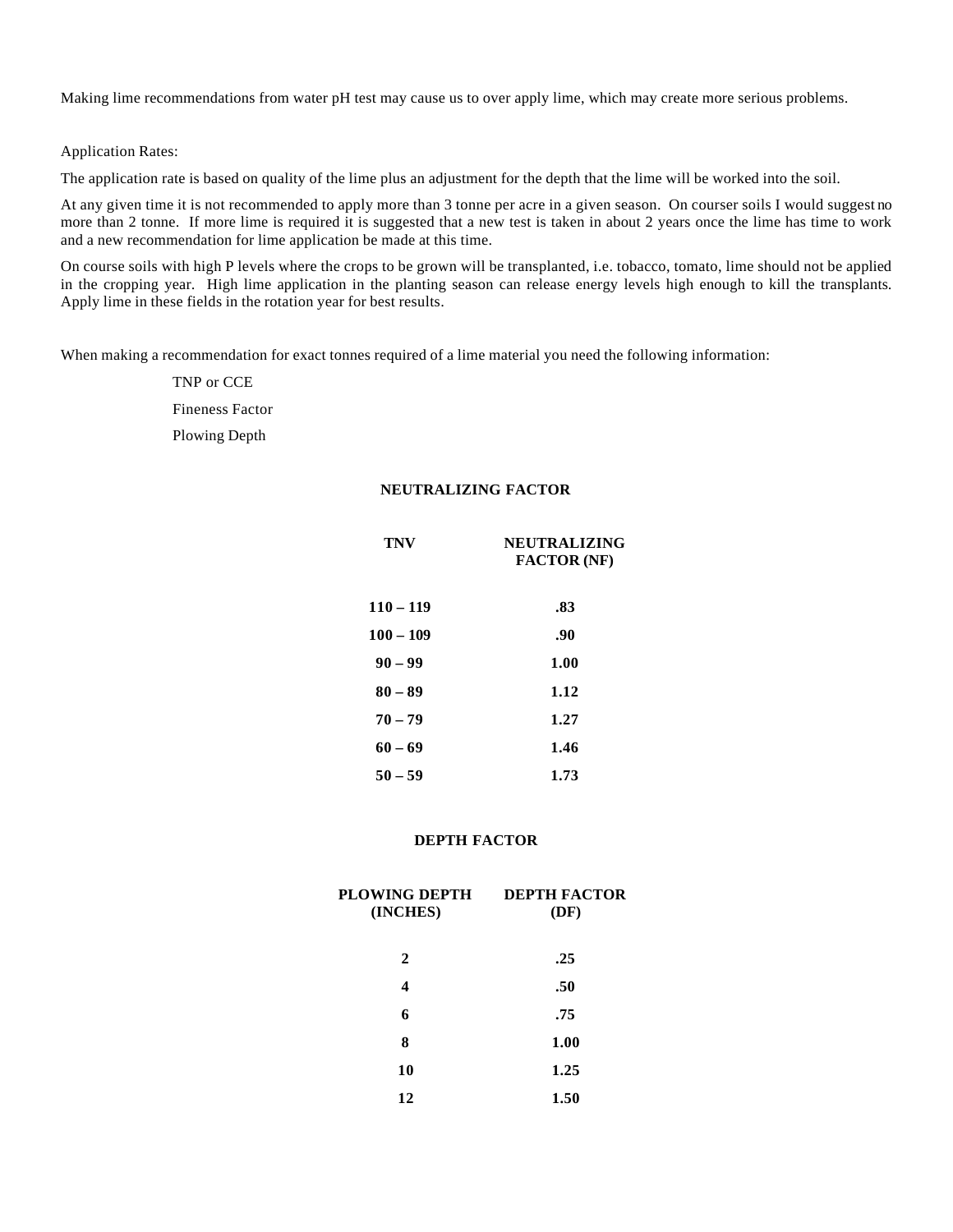#### **FORMULA FOR CALCULATING LIME REQURIED**

**Adjusted lime rate = A & L Rate x FF x NF x DF**

#### **TABLE 2**

#### **CALCIUM AND MAGNESIUM MATERIALS**

| <b>Material</b>           |    | $\%$ Ca $\%$ Mg | TNP*       |                                         |
|---------------------------|----|-----------------|------------|-----------------------------------------|
| <b>Calcium Limestone</b>  | 32 | 3               | $85 - 100$ |                                         |
| <b>Dolomite Limestone</b> | 22 | 11              | $95 - 108$ | <i><b>*Total Neutralizing Power</b></i> |